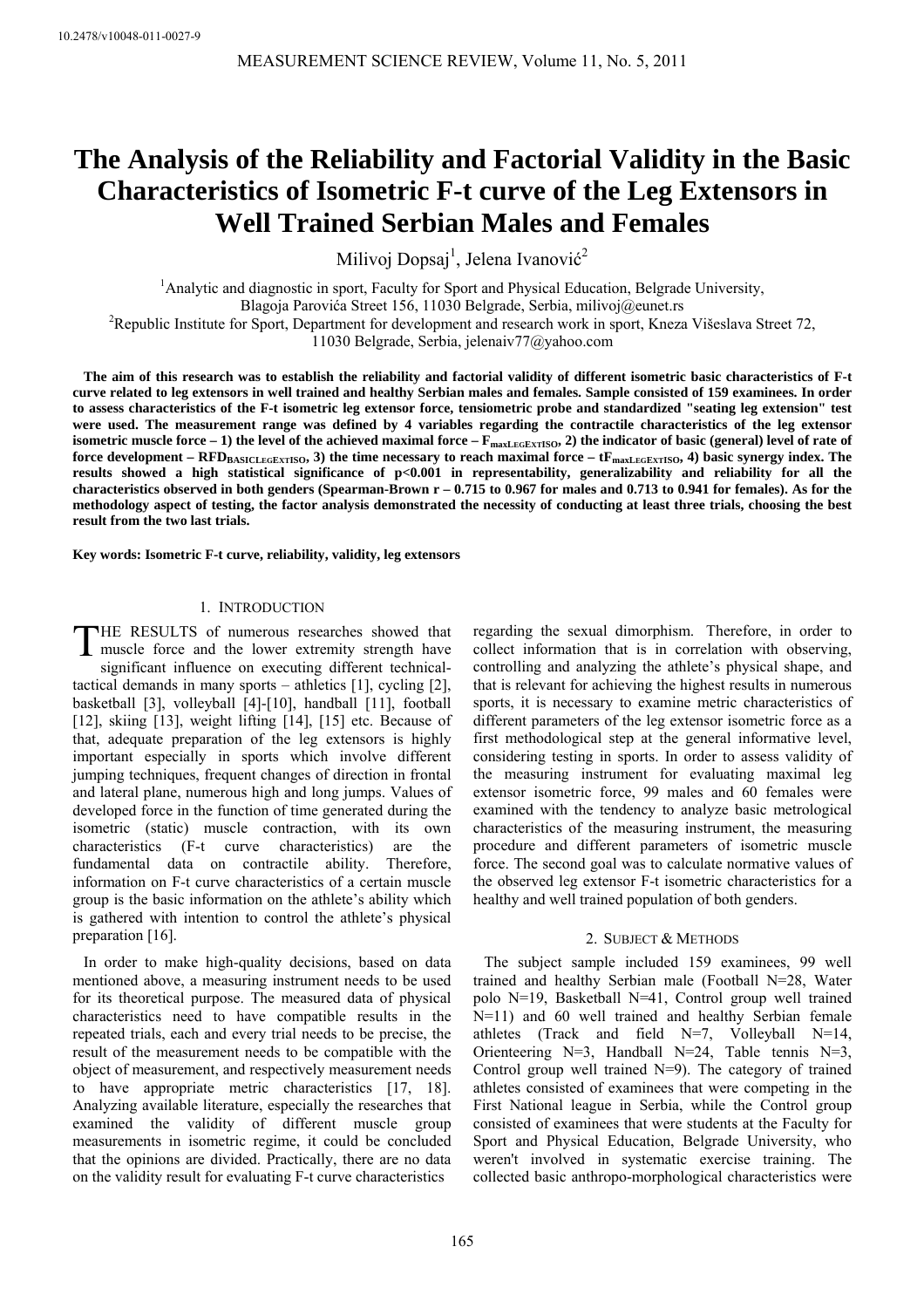as follows: for male examinees BH=190.87±11.19 cm, BM=87.92±12.94 kg, BMI=24.05±1.97, AGE=24.27±7.29 years and for female examinees BH=174.41±9.04 cm, BM=66.22±8.87 kg, BMI=21.76±2.39, AGE=23.19±6.76 years. All tests were conducted in the Laboratory for assessing the basic motoric status in The Republic Institute for Sport, using the same procedure and equipment. The athletes were tested at the beginning of summer season 2007, while the Control group was tested during the academic year 2008/2009. The testing procedure was identical.

### *A. Variables*

The isometric basic F-t characteristics of the leg extensors were evaluated using the 4 variables:

• The level of achieved maximal force –  $F_{\text{maxLEGEXTISO}}$ , expressed in N;

• The indicator of basic (general) level of rate of force development of leg extensors was done by applying the following procedure [8], [19]:

$$
RFD_{\text{BASICLEGEXTISO}} = \frac{F_{\text{maxLEGEXTISO}}}{tF_{\text{maxLEGEXTISO}}},\tag{1}
$$

where: F<sub>maxLEGEXTISO</sub> represents the maximal value of isometric leg extensor force achieved, while  $tF_{maxLEGExTISO}$ 

represents the time in ms necessary to reach it, expressed in  $N \cdot s^{-1}$ .

• Basic Synergy Index, as a criterion for evaluating the relation between general level of rate of force development of leg extensors and the level of maximal force [6], [8], [19]:

$$
Index SNG_{BASE} = \frac{RFD_{BASELEGExrISO}}{F_{maxLEGExrISO}},
$$
 (2)

where:  $\text{RFD}_{\text{BASICLEGEXT}{}_{\text{ISO}}}$  represents the value of general level of rate of force development of leg extensors, while FmaxLEGEXTISO represents the value of leg extensor maximal isometric force, expressed in index values.

• Time necessary to reach maximal force –  $tF_{\text{maxLEGEXT}}$  in ms.

#### *B. Measuring procedure*

In order to assess the contractile characteristics of leg extensor isometric muscle force (bilateral), standardized equipment was used, i.e. metal device for measuring leg extensor isometric force, a tensiometric probe and standardized "seating leg extension" test were used following the earlier described procedures [6], [8]. The testing was carried out by the hardware-software system (Nikola Tesla Institute, Belgrade) (Fig.1). The tensiometric probe was connected to the force reader (force indicator) and to the PC (Fig.1).



Fig.1. The measuring device for assessing maximal leg extensor isometric force with the hardware-software system (a), tensiometric device within foot platform (b), force reader connected to the PC (c)



Fig.2. Examinee's position during measuring procedure

The tests were carried out under isometric conditions of exertion with the knee joint at the angle of 120°, and with the ankle joint at 90° (Fig.2). The examinees made their attempt after the sound signal. Each examinee had four attempts, with one minute rest between trials. The result was automatic, measured by tensiometric sounding device and hardware-software system, recorded in special database with the possibility of F-t curve inscription control.

#### *C. Statistical procedure*

All the variables were subjected to descriptive statistical analysis, correlation, factor and structural equation modeling analysis. Each muscle mechanical characteristic obtained during the test trials was represented by one item used in multivariate data analyses [20]. Raw results were processed using the descriptive statistical analysis in order to calculate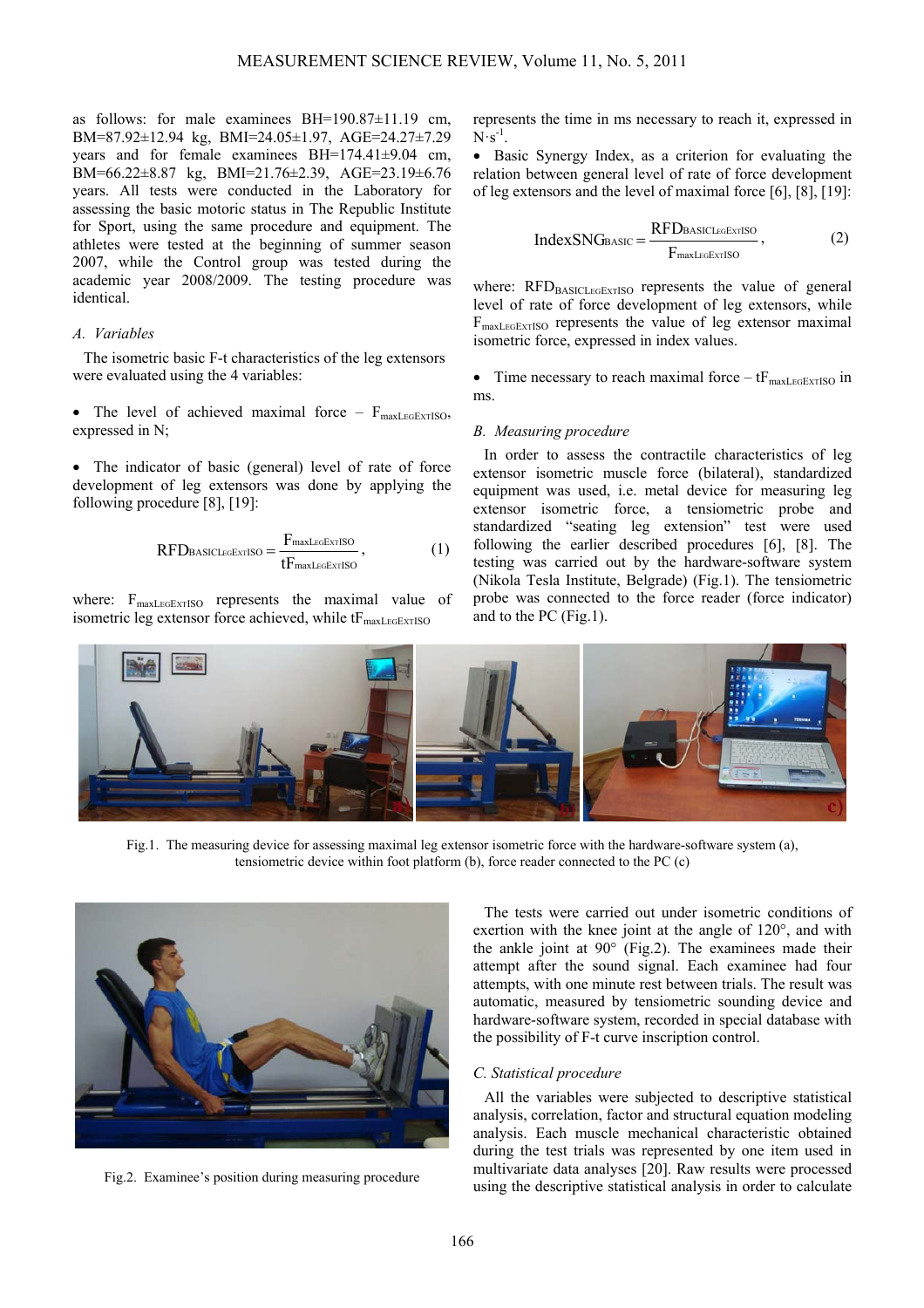basic descriptive statistical values (MEAN – mean value, SD – standard deviation, Min – minimal variable value, Max – maximum variable value,  $cV\%$  – variable coefficient of variation). General statistical validity of results for the observed variables from the aspect of multivariate analysis as well as inter-item correlation, was performed by Bartlett's Test of Sphericity. Reliability of the applied test as a measuring instrument was defined by multivariate method

for Structural equation modeling, and using the General validity analysis in Cronbach alpha. Reliability was assessed by Spearman-Brown rtt and by factor analysis through communalities extracted on the first characteristic (initial) eigenvalues  $(H<sup>2</sup>)$  [20]. All statistical operations were carried out in the Microsoft ® Office Excel 2007 and the SPSS for Windows, Release 17.0 (Copyright © SPSS Inc., 1989– 2002).

| The results of descriptive statistics for the male sample $(N=99)$ |               |                   |                     |                     |                     |         |         |  |
|--------------------------------------------------------------------|---------------|-------------------|---------------------|---------------------|---------------------|---------|---------|--|
| Basic F-t characteristic                                           |               | Test 1            | Test 2              | Test 3              | Test 4              | F-ratio | P-value |  |
|                                                                    | $Mean \pm SD$ | 3310.8 ± 834.7    | 3552.0±898.7        | $3702.8 \pm 981.1$  | 3790.9±962.4        |         |         |  |
| $F_{maxLEGEXTISO}(N)$                                              | $cV\%$        | 25.21             | 25.30               | 26.50               | 25.39               | 5.152   | 0.002   |  |
|                                                                    | Min-Max       | 1740.0-5930.0     | 2060.0-6352.0       | 1968.0-6924.0       | 1831.0-6847.0       |         |         |  |
| $\mathsf{RFD}_{\mathsf{BASICLEGEXT}{}ISO}$<br>$(N\cdot s^{-1})$    | $Mean \pm SD$ | 5800.1±2779.6     | $6179.9 \pm 2178.6$ | $6244.7 \pm 1932.1$ | $6377.4 \pm 2082.8$ |         |         |  |
|                                                                    | $cV\%$        | 47.92             | 35.26               | 30.94               | 32.66               | 1.181   |         |  |
|                                                                    | Min-Max       | 1746.7-18318.8    | 2378.3-12168.4      | 3087.5-12215.7      | 2601.7-12993.5      |         |         |  |
|                                                                    | $Mean \pm SD$ | $1.77 \pm 0.73$   | $1.79 \pm 0.70$     | $1.75 \pm 0.62$     | $1.72 \pm 0.53$     |         |         |  |
| IndexSNG <sub>BASIC</sub><br>(index values)                        | $cV\%$        | 41.02             | 39.24               | 35.57               | 30.68               | 0.207   | 0.891   |  |
|                                                                    | Min-Max       | $0.72 - 4.83$     | $0.78 - 5.26$       | 0.80-4.90           | $0.97 - 3.82$       |         |         |  |
| $tF_{\text{maxLEGEXTISO}}$<br>(ms)                                 | $Mean \pm SD$ | $655.4 \pm 246.9$ | $630.5 \pm 201.2$   | $627.8 \pm 184.9$   | $634.1 \pm 186.7$   |         |         |  |
|                                                                    | $cV\%$        | 37.67             | 31.91               | 29.46               | 29.44               | 0.368   | 0.775   |  |
|                                                                    | Min-Max       | 207.0-1392.0      | 190.0-1282.0        | 204.0-1252.0        | 262.0-1033.0        |         |         |  |

Table 2. Basic Item Descriptive Characteristics according to trials (N=65) in female examinees

| The results of descriptive statistics for the female sample $(N=65)$ |               |                    |                    |                    |                     |         |         |  |
|----------------------------------------------------------------------|---------------|--------------------|--------------------|--------------------|---------------------|---------|---------|--|
| Basic F-t characteristic                                             |               | Test 1             | Test 2             | Test 3             | Test 4              | F-ratio | P-value |  |
|                                                                      | $Mean \pm SD$ | $2057.2 \pm 598.9$ | $2348.4 \pm 638.4$ | $2515.9 \pm 737.5$ | $2619.2\pm 745.6$   |         |         |  |
| $F_{\rm maxLEGEXTISO}$                                               | $cV\%$        | 29.11              | 27.19              | 29.31              | 28.46               | 7.750   | 0.000   |  |
| (N)                                                                  | Min-Max       | 958.4-4664.1       | 1345.1-4718.2      | 1232.3-5083.2      | 1433.1-4665.1       |         |         |  |
|                                                                      | $Mean \pm SD$ | 1573.3±853.4       | 1844.1±888.2       | 2124.6±999.1       | $2187.3 \pm 1049.5$ | 5.281   | 0.001   |  |
| $\text{RFD}_{\text{BASICLegEXT}}$<br>$(N\ s^{-1})$                   | $cV\%$        | 54.24              | 48.16              | 47.02              | 47.98               |         |         |  |
|                                                                      | Min-Max       | 451.5-3694.8       | 586.9-4492.8       | 533.9-5251.0       | 638.7-5090.5        |         |         |  |
|                                                                      | $Mean \pm SD$ | $0.80 \pm 0.46$    | $0.80 \pm 0.39$    | $0.85 \pm 0.37$    | $0.84 \pm 0.41$     | 0.312   | 0.816   |  |
| IndexSNG <sub>BASIC</sub><br>(index values)                          | $cV\%$        | 58.16              | 48.12              | 44.93              | 48.10               |         |         |  |
|                                                                      | Min-Max       | $0.28 - 1.92$      | $0.36 - 2.15$      | $0.30 - 2.51$      | $0.30 - 2.21$       |         |         |  |
| $tF_{\text{maxLEGEXTISO}}$<br>(ms)                                   | $Mean \pm SD$ | $1669.1 \pm 822.4$ | 1526.6±673.7       | $1393.6 \pm 608.0$ | $1433.1 \pm 641.8$  | 1.880   | 0.134   |  |
|                                                                      | $cV\%$        | 49.27              | 44.12              | 43.63              | 44.78               |         |         |  |
|                                                                      | Min-Max       | 518.0-3622.5       | 462.0-3254.0       | 399.0-3304.0       | 449.5-3286.5        |         |         |  |

# 3. RESULTS

Table 1 and 2 show descriptive statistics of muscle force characteristics data according to trials (Mean, SD, cV%, Min, Max) and the results of the ANOVA<sub>Single factor</sub> for males and females. Except for the level of achieved maximal force analyzed F<sub>maxLEGEXTISO</sub>, ANOVA results showed that the mean values of the variables observed did not differ between measurements (F-ratio ANOVA<sub>Singlefactor</sub> - F=0.207, p=0.891 for IndexSNG<sub>BASIC</sub> to F=5.152,  $p=0.002$  for  $F_{maxLEGEXTISO}$ ), which means that the items of single muscle force characteristics in males belong to the same measuring range (Table 1). Similarly, except for the level of achieved maximal force analyzed  $F_{\text{maxLEGEXTISO}}$  and  $\text{RFD}_{\text{BASICLEGEXTISO}}$ , in females, ANOVA results showed that the mean values of the variables observed did not differ between measurements for IndexSNG<sub>BASIC</sub> and  $tF_{maxLEGEXTISO}$  (F-ratio  $ANOVA<sub>Singlefactor</sub> - F=0.312$ , p=0.816 for IndexSNG<sub>BASIC</sub> to F=7.750, p=0.000 for  $F_{\text{maxLEGEXTISO}}$ ) (Table 2).

The variation coefficient (cV%), as the variability rate of the measurement results, showed that the results in male and female examinees varied between 25.21 to 26.50% and 27.19 to 29.31% for  $F_{\text{maxLEGEXTISO}}$ , respectively; between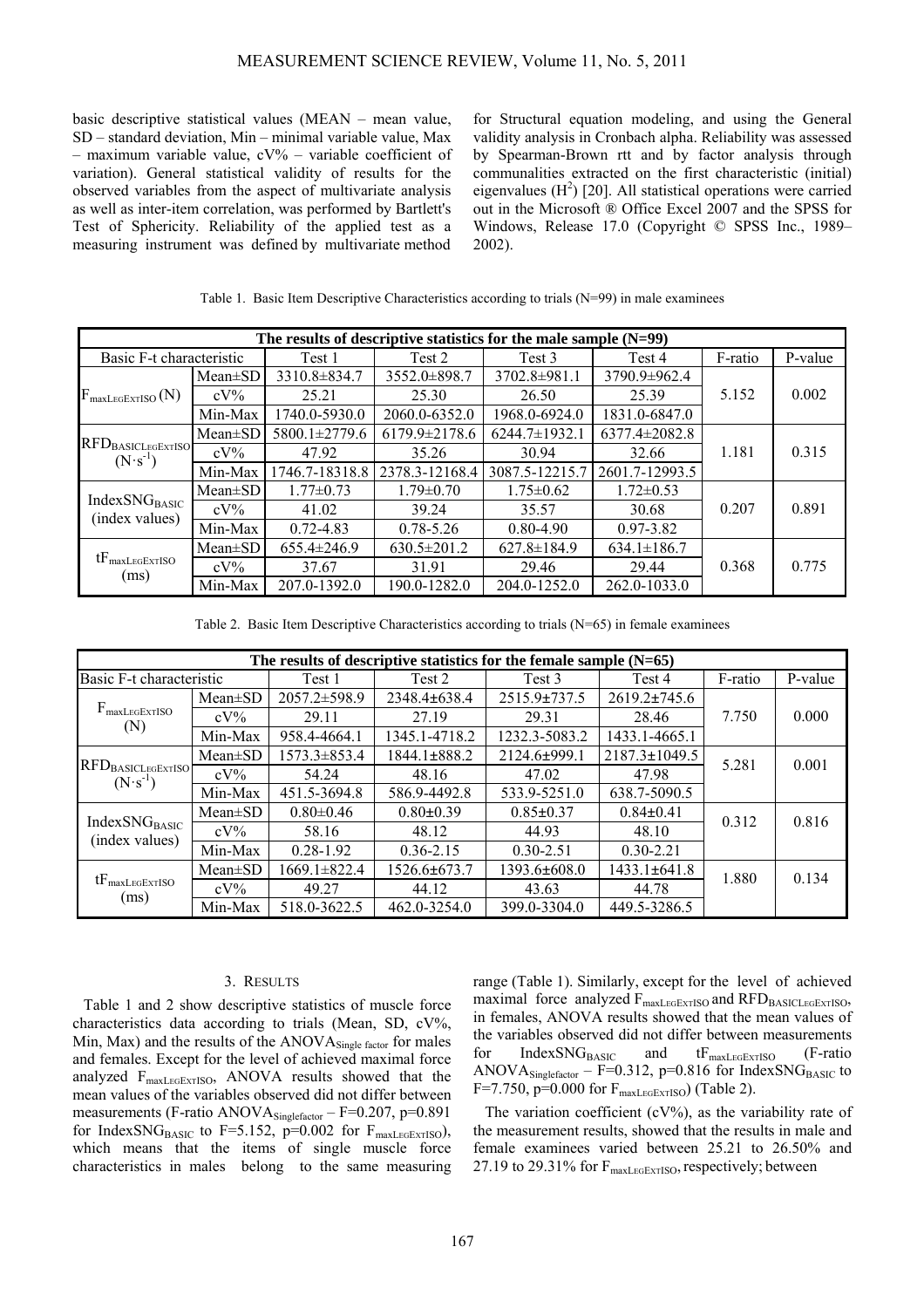30.94 to 47.92% and 47.02 to 54.24% for RFD<sub>BASICLEGEXTISO</sub>, respectively; between 30.68 to 41.02% and 44.93 to 58.16% for IndexSN $G_{\text{BASIC}}$ , respectively and between 29.44 to 37.67% and 43.63 to 49.27% for  $tF_{\text{maxLEGEXTISO}}$ , respectively (Table 1 and 2). This indicates that only for the level of achieved maximal force the variability of the results with respect to the mean value lied within normal values (below 30%) for both genders, while for the other characteristics it varied between 30 and 50% in male and between 30 and 60% in female examinees (Table 1 and 2).

Table 3 shows results of correlation and structural equation modeling analysis (Average Inter-Item correlation, Keiser-Meyer-Olkin Measure of Sampling Adequacy (KMO-MSA), Bartlett's test of Sphericity, Cronbach alpha, Equal Length Spearman-Brown reliability and ANOVA of Reliability Analysis). The average inter-item correlation in all variables described mutual correlation within a correlation matrix at a statistically significant level at p<0.001 (Bartlett's test of Sphericity) and ranged between 0.465 for IndexSNG<sub>BASIC</sub> and 0.923 for  $F_{\text{maxLEGEXTISO}}$  in male and between  $0.488$  for IndexSNG<sub>BASIC</sub> and  $0.869$  for  $F_{\text{maxLEGEXTISO}}$  in female examinees. The representability rate  $(KMO\text{-}MSA)$  ranged between 0.745 for IndexSN $G<sub>BASIC</sub>$  and 0.818 for FmaxLEGEXTISO in male and between 0.663 for  $Index SNG<sub>BASIC</sub>$  and 0.777 for  $F<sub>maxLEGEXTISO</sub>$  in female examinees, the generalizability rate (Cronbach alpha) in male examinees ranged between  $0.776$  for IndexSN $G<sub>BASE</sub>$ and 0.980 for F<sub>maxLEGEXTISO</sub> and female between 0.788 for IndexSNG<sub>BASIC</sub> and  $0.962$  for  $F_{maxLeGEXTISO}$ , while the reliability rate (Spearman-Brown rtt) in males ranged between 0.715 for IndexSNG<sub>BASIC</sub> and 0.967 for  $F_{\text{maxLEGEXTISO}}$  and between 0.713 for IndexSNG<sub>BASIC</sub> and 0.941 for  $F_{\text{maxLEGEXT}}$  in females (Table 3).

| Basic F-t characteristic |                                                         | Average Int-Item<br>correlation | Bartlett's Test<br>of Sphericity | KMO-<br><b>MSA</b> | Cronbach<br>alpha | reliability | Spearman-Brown Reliability Analysis<br><b>ANOVA</b> |  |
|--------------------------|---------------------------------------------------------|---------------------------------|----------------------------------|--------------------|-------------------|-------------|-----------------------------------------------------|--|
| <b>MALE</b>              | $F_{\text{maxLEGEXTISO}}$<br>(N)                        | 0.923                           | $F = 726.753$<br>$p=0.000$       | 0.818              | 0.980             | 0.967       | $F=65.072$<br>$p=0.000$                             |  |
|                          | $\rm{RFD}_{\rm {BASICLEGEXT} ISO}$<br>$(N\cdot s^{-1})$ | 0.555                           | $F=152.556$<br>$p=0.000$         | 0.791              | 0.833             | 0.796       | $F = 2.518$<br>$p=0.058$                            |  |
|                          | <b>IndexSNG</b> BASIC<br>(index values)                 | 0.465                           | $F=105.730$<br>$p=0.000$         | 0.745              | 0.776             | 0.715       | $F=0.379$<br>$p=0.769$                              |  |
|                          | $tF_{\text{maxLEGEXTISO}}$<br>(s)                       | 0.545                           | $F=149.326$<br>$p=0.000$         | 0.765              | 0.828             | 0.766       | $F=0.776$<br>$p=0.508$                              |  |
| <b>FEMALE</b>            | $F_{\text{maxLEGEXTISO}}$<br>(N)                        | 0.869                           | $F = 375.846$<br>$p=0.000$       | 0.777              | 0.962             | 0.941       | $F = 57.236$<br>$p=0.000$                           |  |
|                          | $\rm{RFD_{BASICLEGEXT}$ ISO<br>$(N\cdot s^{-1})$        | 0.571                           | $F=106.111$<br>$p=0.000$         | 0.696              | 0.838             | 0.765       | $F=12.097$<br>$p=0.000$                             |  |
|                          | IndexSNG <sub>BASIC</sub><br>(index values)             | 0.488                           | $F = 80.807$<br>$p=0.000$        | 0.663              | 0.788             | 0.713       | $F=0.602$<br>$p=0.614$                              |  |
|                          | $tF_{maxLEGEXTISO}$<br>(s)                              | 0.522                           | $F=90.180$<br>$p=0.000$          | 0.709              | 0.807             | 0.753       | $F=3.850$<br>$p=0.011$                              |  |

Table 3. The results of Correlation and Structural Equation Modeling

Table 4. The Factor Analysis (Extraction Method: Principal Component Analysis)

|               | <b>Communalities extracted on initial Eigenvalues (First Component)</b><br>Component Matrix $(H^2)$ |        |        |        |        |  |  |  |  |  |
|---------------|-----------------------------------------------------------------------------------------------------|--------|--------|--------|--------|--|--|--|--|--|
|               | IndexSNGBASIC<br>RFD <sub>BASICLEGEXTISO</sub><br>$F_{maxLEGEXTISO}$<br>$tF_{maxLEGEXTISO}$         |        |        |        |        |  |  |  |  |  |
|               | Item $1$ (Test 1)                                                                                   | 0.942  | 0.724  | 0.702  | 0.726  |  |  |  |  |  |
|               | Item $2$ (Test 2)                                                                                   | 0.985  | 0.873  | 0.827  | 0.845  |  |  |  |  |  |
|               | Item $3$ (Test 3)                                                                                   | 0.986  | 0.815  | 0.771  | 0.836  |  |  |  |  |  |
| <b>MALE</b>   | Item $4$ (Test 4)                                                                                   | 0.971  | 0.851  | 0.793  | 0.839  |  |  |  |  |  |
|               | Total extraction: Sums of<br><b>Squared Loadings</b>                                                | 3.772  | 2.675  | 2.400  | 2.644  |  |  |  |  |  |
|               | % of explained Variance<br>94.291                                                                   |        | 66.873 | 60.001 | 66.101 |  |  |  |  |  |
|               | Item $1$ (Test 1)                                                                                   | 0.886  | 0.807  | 0.785  | 0.797  |  |  |  |  |  |
|               | Item $2$ (Test 2)                                                                                   | 0.979  | 0.883  | 0.878  | 0.881  |  |  |  |  |  |
|               | Item $3$ (Test $3$ )                                                                                | 0.979  | 0.821  | 0.781  | 0.845  |  |  |  |  |  |
| <b>FEMALE</b> | Item $4$ (Test 4)<br>0.954                                                                          |        | 0.783  | 0.693  | 0.676  |  |  |  |  |  |
|               | Total extraction: Sums of<br>3.613<br><b>Squared Loadings</b>                                       |        | 2.718  | 2.477  | 2.583  |  |  |  |  |  |
|               | % of explained Variance                                                                             | 90.321 | 67.939 | 61.918 | 64.570 |  |  |  |  |  |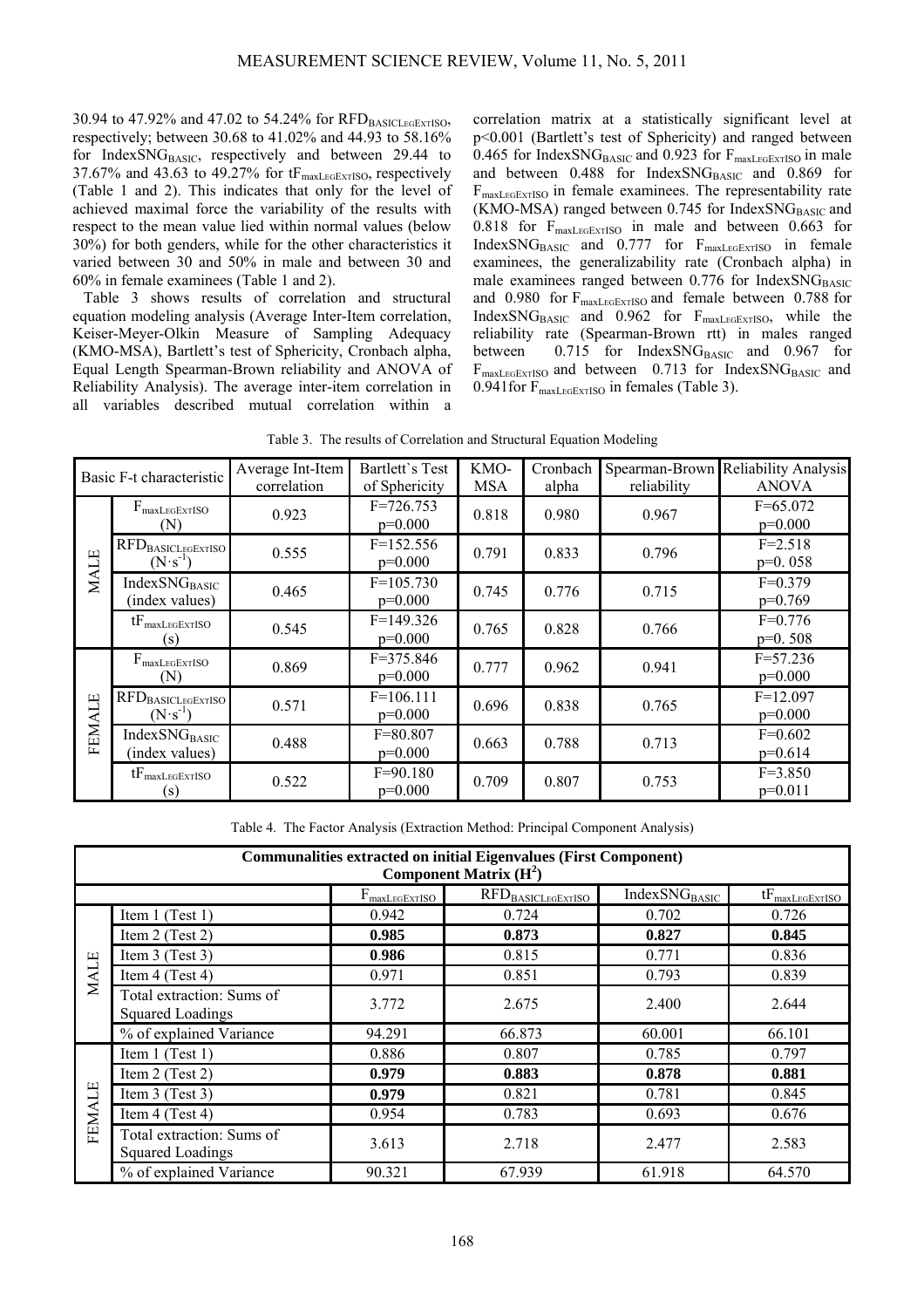Table 4 shows the results of factor analysis (Communalities extracted on initial Eigenvalues First Component) – Component Matrix  $(H<sup>2</sup>)$ . The factor analysis showed that the results of the second trial described the highest common variability for following variables: for  $\text{RFD}_{\text{BASIC} \text{EGEXT} \text{ISO}}$ 0.873, for IndexSNG<sub>BASIC</sub> 0.827, for  $tF_{maxLeGEXT}$  0.845, while for  $F_{\text{maxLEGEXT}}$  this happened in third trial – 0.986 but the second was similar, 0.985. In female examinees the second trial described the highest common variability for all the observed variables: for  $\text{RFD}_{\text{BASELEGEXT}}$  0.883, for IndexSNG<sub>BASIC</sub> 0.878, for  $t_{maxLegExTISO}$  0.881, for F<sub>maxLEGEXTISO</sub> 0.979.

Based on the obtained values of measured contractile leg extensor characteristics for the total sample, applying metrological procedure for defining standards in sport [21], we were able to evaluate standards which we used to rank examinees into seven categories in regard to the level of different ability: superior  $-7$ , excellent  $-6$ , good  $-5$ , average  $-4$ , satisfying  $-3$ , not satisfying  $-2$ , bad  $-1$ . In order to define standards for the measured characteristics of leg extensor muscle force, we used data of measuring trial that showed the highest mutual variability. It was the second trial (Table 4) in both male and female examinees. Standard values are shown in Table 5.

Table 5. Standard values for evaluating the development status of contractile characteristics in leg extensors

| Standard values for evaluating the development status of contractile characteristics in leg extensors |                |                           |        |                            |               |                                    |         |               |        |
|-------------------------------------------------------------------------------------------------------|----------------|---------------------------|--------|----------------------------|---------------|------------------------------------|---------|---------------|--------|
| <b>MALE</b>                                                                                           |                |                           |        |                            |               |                                    |         |               |        |
| Characteristies<br>Values                                                                             |                | $F_{\text{maxLEGEXTISO}}$ |        | $tF_{\text{maxLEGEXTISO}}$ |               | $\rm{RFD}_{\rm {BASICLEGEXT} ISO}$ |         | IndexSNGBASIC |        |
| Superior                                                                                              | 7              | 5349.4                    |        | 228.2                      |               | 10537.5                            |         | 3.1983        |        |
| Excellent                                                                                             | 6              | 4450.7                    | 5349.3 | 429.4                      | 228.1         | 8358.8                             | 10537.4 | 2.4952        | 3.1982 |
| Good                                                                                                  | 5              | 4001.5                    | 4450.6 | 530.0                      | 429.3         | 7269.4                             | 8358.7  | 2.1437        | 2.4951 |
| Average                                                                                               | $\overline{4}$ | 3102.8                    | 4001.4 | 731.1                      | 529.9         | 5090.7                             | 7269.3  | 1.4406        | 2.1436 |
| Satisfying                                                                                            | 3              | 2653.4                    | 3102.7 | 831.7                      | 731.0         | 4001.6                             | 5090.6  | 1.0890        | 1.4405 |
| <b>Not</b><br>satisfying                                                                              | $\overline{2}$ | 1754.7                    | 2653.3 | 1032.9                     | 831.6         | 1822.5                             | 4001.2  | 0.3859        | 1.0889 |
| Bad                                                                                                   | 1              |                           | 1754.6 |                            | 1032.8        |                                    | 1822.4  |               | 0.3858 |
|                                                                                                       |                |                           |        |                            | <b>FEMALE</b> |                                    |         |               |        |
| Characteristies<br>Values                                                                             |                | $\rm F_{maxLeGExriSO}$    |        | $tF_{maxLEGEXTISO}$        |               | $\rm RFD_{BASICLEGEXT}$ ISO        |         | IndexSNGBASIC |        |
| Superior                                                                                              | 7              | 3625.3                    |        | 179.5                      |               | 3620.5                             |         | 1.5793        |        |
| Excellent                                                                                             | 6              | 2986.9                    | 3625.2 | 853.2                      | 179.4         | 2732.4                             | 3620.4  | 1.1921        | 1.5792 |
| Good                                                                                                  | 5              | 2667.7                    | 2986.8 | 1190                       | 853.1         | 2288.3                             | 2732.3  | 0.9985        | 1.1920 |
| Average                                                                                               | 4              | 2029.2                    | 2667.6 | 1863.6                     | 1189.9        | 1400.2                             | 2288.2  | 0.6113        | 0.9984 |
| Satisfying                                                                                            | 3              | 1710.0                    | 2029.1 | 2200.4                     | 1863.5        | 956.0                              | 1400.1  | 0.4176        | 0.6112 |
| <b>Not</b><br>satisfying                                                                              | 2              | 1071.6                    | 1709.9 | 2874.2                     | 2200.3        | 67.9                               | 955.9   | 0.0304        | 0.4175 |
| Bad                                                                                                   |                |                           | 1071.5 |                            | 2874.1        |                                    | 67.8    |               | 0.0303 |



Graph 1. Variance with respect to trials, explained as total and for each individual factor

General validity of the test was very high in each and every test, 95.78% for test 2 to 97.81% for test 4 of valid variance (as a factorial analysis variance explanation), which means that test (seating position) and measuring instrument with applied measuring procedure was highly reliable in measuring variables (Graph 1).

#### 4. DISCUSSION

Mean value of the observed contractile characteristics found earlier for well-trained young males corresponds excellently with the present data  $(RFD_{BASICLEGEXTISO}$  = 5672.39  $N \cdot s^{-1}$ , IndexSNG<sub>BASIC</sub> = 1.5217 [7]; for elite volleyball players corresponds well  $F_{maxLEGEXTISO} = 4080.47$ N,  $\text{RFD}_{\text{BASICLEGEXTISO}} = 8409.12 \text{ N} \cdot \text{s}^{-1}$ , IndexSNG<sub>BASIC</sub> = 2.0838,  $t_{\text{maxLEGEXT}50} = 0.529$  s [8] and for untrained males corresponds good  $F_{maxLEGEXT} = 3024.63$  N,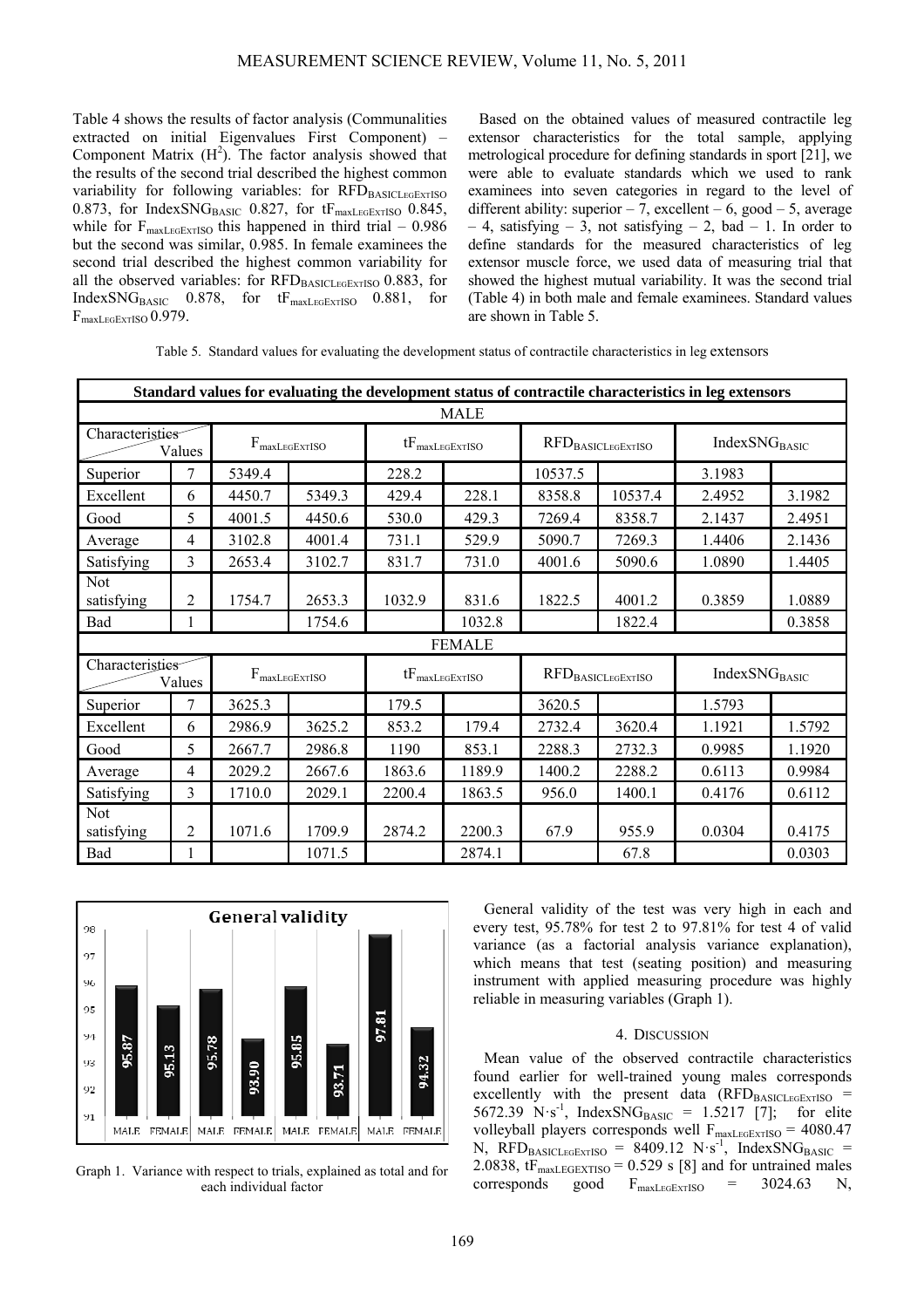$RFD_{BASELEGEXTISO} = 3072.49 \text{ N} \cdot \text{s}^{-1}$ , IndexSNG<sub>BASIC</sub> = 0.9877,  $tF_{\text{maxLEGEXTISO}} = 1.218$  s [6]. Similarly, mean value of the observed contractile characteristics found earlier for welltrained young females corresponds excellently with the present data  $(F_{\text{maxLEGEXTISO}})$  = 2109.92 $\pm$ 484.35 N,  $RFD_{BASEILEGEXT} = 1628.23 \text{ N} \cdot \text{s}^{-1}$ , IndexSNG<sub>BASIC</sub> = 0.7820,  $tF_{maxLEGEXTISO}$  = 1.951±0.518 s [7]; for elite volleyball players corresponds well  $F_{\text{maxLEGEXTISO}} = 2631.76 \pm 692.57 \text{ N}$ ,  $RFD_{BASICLEGEXTISO} = 2481.47 \text{ N} \cdot \text{s}^{-1}$ , IndexSNG<sub>BASIC</sub> = 1.0292,  $tF_{\text{maxLEGEXTISO}} = 1.275 \pm 0.649$  s [8] and for untrained females  $corresponds$  good  $F_{\text{maxLEGEXTISO}}$  = 2005.79±420.52 N,  $RFD_{BASICLEGEXTISO} = 1628.23 \text{ N} \cdot \text{s}^{-1}$ , IndexSNG<sub>BASIC</sub> = 0.5538,  $tF_{\text{maxLEGEXTISO}} = 1.584 \pm 0.769$  s [6]. The indicators of variability, i.e. sensitivity  $(cV\%)$  show that the results are reliable for almost all variables and they are beyond the acceptable range of about 40% of mean. Vitasalo and associates [22] established that the cV% of RFD (in single joint muscles) is four times higher than the  $cV\%$  of  $F_{\text{max}}$ , while simultaneous isometric test on both legs had cV% for RFD approximately three times higher than  $cV\%$  for  $F_{\text{max}}$ [25] and multi-joint isometric test had cV% for RFD approximately two times higher than  $cV\%$  for  $F_{\text{max}}$  [26]. Present data suggest that with the isometric leg test in seating position the  $cV\%$  of RFD<sub>BASICLEGEXTISO</sub> is between 1.17 to 1.9 times higher than  $cV\%$  of  $F_{maxLEGEXTISO}$  in male (Table 1) and between 1.79 to 2.08 times in female examinees (Table 2), so it is proposed that greater discrepancies between the results and the mean value are due to the method chosen to test these muscle characteristics.

In regard to gender differences, the results are similar to those in previous researches [3], [6]–[8], [25], [26]. The most noticeable feature among the examined characteristics in this research is that the difference between the observed variables, regarding the gender, decreases during the measurement trials. The minimal difference is in the fourth trial (Table 1 and 2).

The results of the structural equation modeling showed statistically significant reliability of the test at  $p<0.000$  for all the characteristics observed (Table 3). In males the test described 71.5 to 77.6% of the variability of IndexSN $G_{\text{BASIC}}$ area, 76.6 to 82.8% of the variability of  $tF_{maxLeGEXTISO}$  area, 79.6 to 83.3% of the variability of  $\text{RFD}_{\text{BASICLEGEXT}ISO}$  area and 96.7 to 98.0% of the variability of knee extensor  $F_{\text{maxLEGEXTISO}}$  area, while in females 71.3 to 78.8% of the variability of IndexSNG<sub>BASIC</sub> area, 75.3 to 80.7% of the variability of  $tF_{maxLEGEXTISO}$  area, 76.5 to 83.8% of the variability of RFD<sub>BASICLEGEXTISO</sub> area and 94.1 to 96.2% of the variability of knee extensor  $F_{\text{maxLEGEXTISO}}$  area (Spearman-Brown rtt and Cronbach Alpha, respectively – Table 3).

Studying literature that examined reliability and variability of measurement in different muscle groups in isometric regime, we can conclude that the opinions on this subject are different. Different results can partially come from the equipment, from differences in applied methodology or from different reliability due to different muscle group testing. Wilson and Murphy [27] obtained smaller correlation coefficients in RFD ( $r=0.84$ ) than in  $F_{\text{max}}$ (r=0.96), while certain researchers [28] obtained higher correlation coefficients in RFD (0.83 to 0.94) than in  $F_{\text{max}}$ 

(0.64 to 0.91). Presumably, those differences came as a result of differences among muscle groups. Certain researchers, on the other hand, consider the frequency of data recording as a factor for reliability. The structure of test battery and the number of repetitions during the measuring should be taken into consideration as well [23], [28].

Some other factors can affect reliability of the obtained results. Certain authors [29] believe that, in cases where the variable  $F_{\text{max}}$  and RFD are measured, it is necessary to carry out two measurements with different commands (hard, respectively hard and fast), and in case of time limitation, the hardest and the fastest [28]. According to Sahaly and associates [29] the obtained differences in isometric explosive leg extensor force at the value of almost 5000  $N·s<sup>-1</sup>$  in regard to different command are significant (9739) N·s<sup>-1</sup> measured force on command hard and fast and 14189  $N \cdot s^{-1}$  on command fast). On the other hand, measuring maximal isometric force, large number of the researchers obtained variability coefficient in the range of 0.85 to 0.99 [22], [23], [27] which is considered to be almost perfect reliability [30]. Very high reliability of isometric  $F_{\text{max}}$ measured on knee extensors of a single leg by test-retest method was also found in the research of Vitasalo and associates [22] at r=0.98, i.e. 98%; of isometric voluntary knee extensor muscle force from standing position by trial method was found in Dopsaj and associates [23] between 96.7 to 96.9% for Fmax, 73.2 to 77.7% for RFD and 77.5 to 79.1% for  $tF_{max}$ ; performed five trials of MVC Dead lift [24] between 99.1 to 99.2 for  $F_{\text{max}}$ , 89.3 to 92.6% for RFD and 87.8 to 89.1% for  $tF_{\text{max}}$ . Based on results of numerous researches, it was established that the measuring reliability level for different muscle groups in isometric regime is in the range of 0.939 to 0.980 [23], [24], [26], [31]. In Mirkov's research [32] reliability was established for the majority of isometric tests of hand flexors, ICC coefficient was measured in the range of 0.6 to 0.8, and even though 6 weeks passed between the pre- and post-tests, the reliability of RFD and  $F_{\text{max}}$  was satisfying.

## 5. CONCLUSIONS

The results yielded highly acceptable rates for the indicators of sensitivity, reliability and validity at the significant level of p<0.001. On general level, the factor analysis demonstrated the highest reliability of the F-t curve measured contractile characteristics – 95.87% to 97.81% of the explained total variance in the population of the tested males, and 94.86% to 96.40% in the population of tested females. The standardization of the seating leg extension test in isometric testing conditions requires a minimum of three trials for  $F_{\text{maxLEGEXTISO}}$ , where the result is the better value taken at the second or third trial.

The measure of sample adequacy in both genders (KMO-MSA) is highly significant for F<sub>maxLEGEXTISO</sub> (marvelous), RFDBASICLEGEXTISO (meritorious) while it is slightly lower for  $Index SNG<sub>BASIC</sub>$  and  $tF<sub>maxLEGEXT</sub>$  (middling), which indicates that the obtained results for the measured sample can be accepted as a population valid [20].

The obtained results show that the applied measuring procedure and used measuring instruments, i.e. tensiometric probe device with the following hardware and software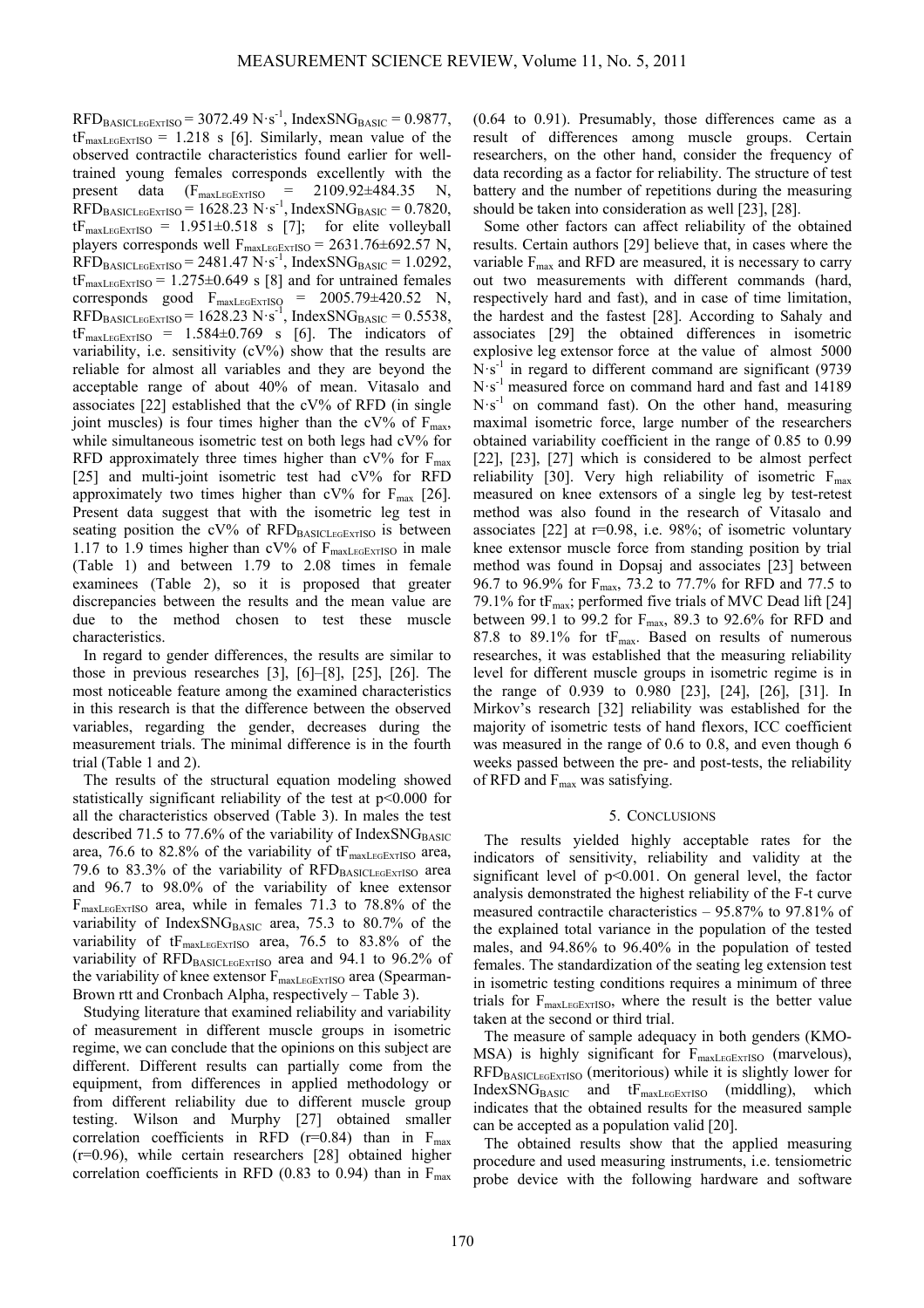system, as well as measuring variables which represented the basic contractile characteristics of leg extensor isometric force in seating position, are highly statistically reliable (Sperman-Brown r was 0.715 to 0.967 for males and 0.713 to 0.941 for females) and can be reliable in the function of specialized and sophisticated measuring equipment for testing well and highly trained athletes.

# ACKNOWLEDGMENT

The paper was realized as part of the project "The Effects of physical activity to locomotive, metabolic, psycho-social and pedagogic state of population in the Republic of Serbia" under number III47015, and as part of the subproject "The effects of applied physical activity to locomotive, metabolic, psycho-social and pedagogic state of athletes population in Serbia" which was sponsored by the Ministry of science and technological development in the Republic of Serbia – Cycle of scientific projects 2011–2014.

## **REFERENCES**

- [1] Stone, M.H., Sanborn, K., O'Bryant, H.S., Hartman, M., Stone, M.E., Proulx, C., Ward, B., Hruby, J. (2003). Maximum strength power performance relationships in collegiate throwers. *Journal of Strength and Conditioning Research,* 17, 739−745.
- [2] Stone, M.H., Sands, W.A., Carlock, J., Callan, S., Dickie, D., Daigle, K., Cotton, J., Smith, S.L., Hartman, M. (2004). The importance of isometric maximum strength and peak rate-of-force development in sprint cycling. *Journal of Strength and Conditioning Research,* 18, 878−884.
- [3] Hakkinen, K. (1991). Force production characteristics of leg extensor, trunk flexor and extensor muscles in male and female basketball players. *Journal of Sports Medicine and Physical Fitness*, 31, 325−331.
- [4] Nešić, G. (2008). The structure of competitive activity in female volleyball players. In *Faculty of Sport and Physical Education Yearbook*. Belgrade*,* 14, 89−112.
- [5] Rajić, B., Dopsaj, M., Abela, C.P. (2008). Basic and specific parameters of the explosive force of leg extensors in high trained serbian female volleyball players: characteristics of the isometric force–time curve model. *Serbian Journal of Sports Sciences*, 2 (4), 131–139.
- [6] Ivanović, J. (2010). *Isometric F-t characteristics of leg extensors in top level volleyball players in regard to different trained and untrained persons*. Unpublished MSci thesis, University of Belgrade, Faculty of Sport and Physical Education, Serbia.
- [7] Ivanović, J. (2010). Characteristics of indicators for evaluating leg extensors explosiveness in the elite volleyball players in Serbia of both genders. In *Faculty of Sport and Physical Education Yearbook*, 16, 159−185.
- [8] Ivanović, J., Dopsaj, M., Nešić, G., Stanković, R. (2010). Sexual dimorphism in different indicators for evaluating isometric leg extensors explosive force. *Physical Culture, Journal of sport Science & Physical Education,* 64 (1), 46−62.
- [9] Ivanovic, J., Dopsaj, M., Nešić, G. (2011). Factor structure differences of indicators for evaluating isometric leg extensors explosive force in female volleyball athletes and different trained female population. *British Journal of Sports Medicine*, 45, 542.
- [10] Ziv, G., Lidor, R. (2010). Vertical jump in female and male volleyball players: a review of observational and experimental studies. *Scandinavian Journal of Medicine and Science in Sports*, 20 (4), 556−567.
- [11] Dopsaj, M., Vučković, G., Ivanović, J. (2010). Changes in maximal force of basic muscle groups in handball female players regarding different age groups category transversal model. In *Proceedings of 7th International Conference on Strength Training*, 28-31 October 2010. Bratislava, Slovakia: Faculty of Sport and Physical Education, 201−202.
- [12] Aagaard, P., Simonsen, E.B., Andersen, J.L., Magnusson, P., Poulsen P.D. (2002). Increased rate of force development and neural drive of human skeletal muscle following resistance training. *Journal of Applied Physiology*, 93, 1318–1326.
- [13] Paasuke, M., Ereline, H., Gapeyeva, H. (2001). Knee extension strength and vertical jumping performance in nordic combined athletes. *Journal of Sports Medicine and Physical Fitness,* 41 (3), 354−361.
- [14] Hakkinen, K., Komi, P.V., Kauhanen, H. (1986). Electromyographic and force production characteristics of leg extensor muscles of elite weightlifters during isometric, concetric and various stretch-shortening cycle exercises. *International Journal of Sport Medicine*, 7, 144−151.
- [15] Stone, M.H., Sands, W.A., Pierce, K.C., Carlock, J., Cardinale, M., Newton, R.U. (2005). Relationship of maximum strength to weightlifting performance. *Medicine and Science in Sports and Exercise,* 37, 1037−1043.
- [16] Dopsaj, M. (2005). *Constituting diagnostic-prognostic system in order to evaluate characteristics of isometric force in different muscle groups in the function of gender, age and competitive level*. Unpublished scientific-research project, Republic Institute for Sport, Belgrade.
- [17] Naik, G., Kumar., D., Arjunan, S. (2010). Pattern classification of Myo-Electrical signal during different maximal voluntary contractions: A study using BSS techniques. *Measurement Science Review,* 10 (1), 1−7.
- [18] Shalfawi, S.A.I., Tønnessen, E., Enoksen, E., Ingebrigtsen, J. (2011). Assessing day-to-day reliability of the Newtest 2000 sprint timing system. *Serbian Journal of Sports Sciences*, 5 (3), 107−113.
- [19] Zatsiorsky, V.M., Kraemer W.J. (2006). *Science and Practice of Strength Training* (2nd ed.). Champaign, IL: Human Kinetics.
- [20] Hair, J., Anderson, R., Tatham, R., Black, W. (1998). *Multivariate Data Analysis* (5th ed.). New Jersey, USA: Prentice-Hall, Inc.
- [21] Зациорски, В. (1982). *Спортивная метрлогия*. Москва: Физкультура и спорт.